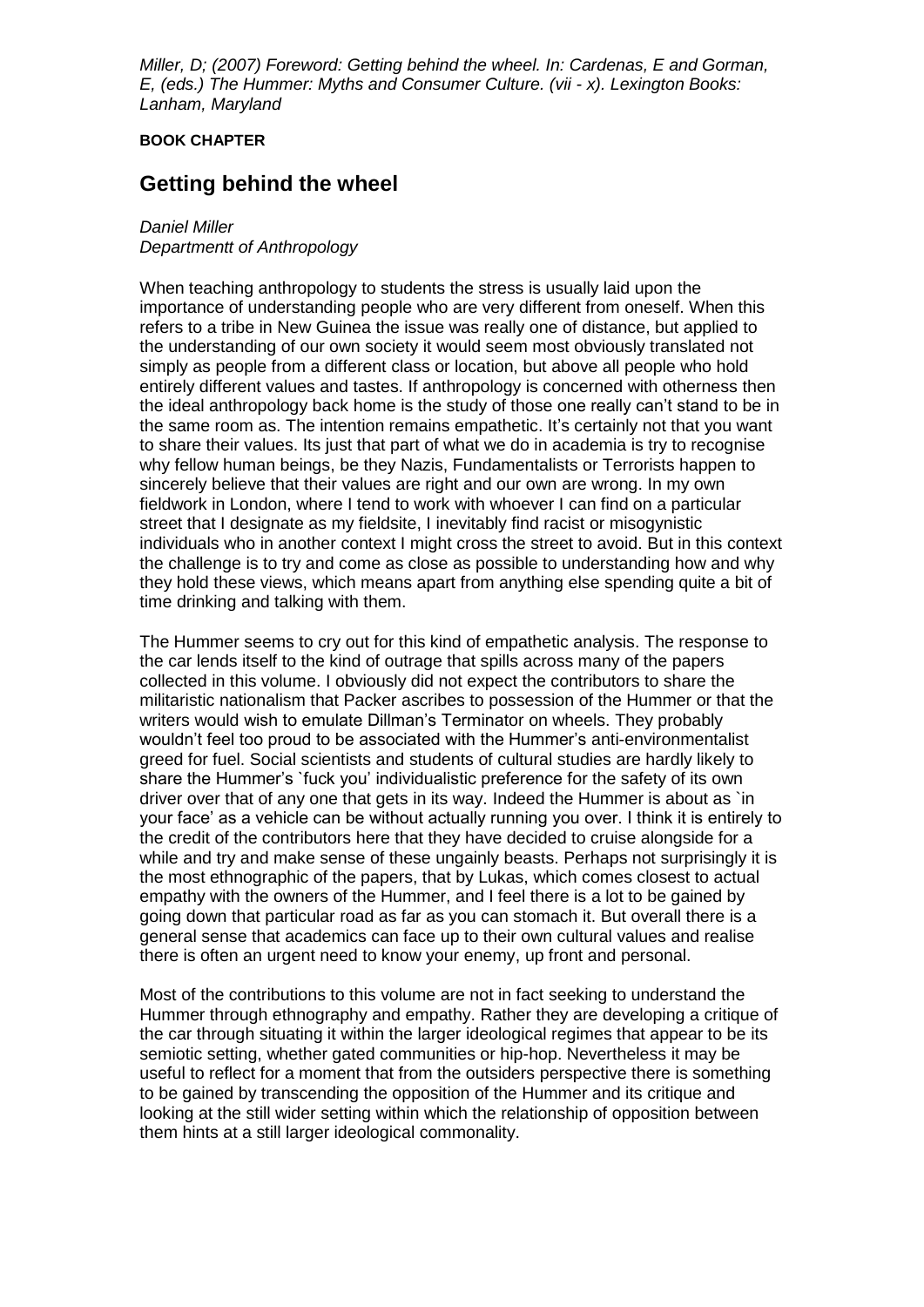There is perhaps more in common between the car and its critics than either would probably like to acknowledge. The reason for this is that they are both so characteristic of the land they share. What emerges most clearly from this collection is the sense of the localisation of the car. Something close to the theme of my own collection *Car Cultures*. We constantly think in terms of globalisation, Americanisation, neo-Imperialism, corporate capitalism and other forms of transnationalism. Indeed these have been associated with the same elements of American military and commercial power which are discussed in this volume. But actually in many respects the theme of this book is entirely the opposite. What this book reveals is how far a car may become an instrument of something that is in direct repudiation of this internationalism by developing into a potent symbol of retrenched nationalism. The point about the Hummer is just how American it is. While these cars can be found as imports in the UK and known to the cognoscenti, so far I have only come across a single locally born Londoner, who in response to my questions, has actually heard of them. If the papers are seen as a collection they resonate with a particular aesthetic configuration that ranges from music, to settlements, since after all both hip-hop, and the gated community are viewed as essentially US creations that are amongst the recent exports from that region. They are part of a general export of US popular culture that ranges from Grand Theft Auto to neo-conservatism. But there is also a long history in particular to the road associated Americana from 1950's Cadillacs through to the merry pranksters.

What the example of the Hummer suggests is that notwithstanding the effects of American models on Globalisation, the area continues to generate its own particular contemporary forms. The Hummer is presently more a sign of the considerable distinction between the US and the rest of the world rather than of global homogeneity. This is partly because the car is associated with a particular form of American individualism, one that was fostered by a long term and conspicuous association with the car itself as a generic object. This in turn is associated with the paraphernalia of all those road movies, and highways through the the wide open spaces that make up the US.

This spirit is revealed in an anti-establishment tradition that can found equally in the owners of the Hummer and the critics of the car represented in this book. This is, at one level, a fighting book, by academics who don't want to just roll over and become roadkill. The car is strongly associated with the power of the current political establishment that seems to enclose the US in its jaws from Bush in the East to Schwarzenegger in the West. The papers are written as acts of exposure and thereby resistance. But the car owners too very likely come out of this same sense of an anti-establishment. In their case they may well see the car as their acts of resistance to what they perceive as a liberal, pinko, environmentalist establishment which they believe remains the real power in the land contrary to all appearances. Perhaps well exemplified by forces such as cultural studies. They too are fighting back with their gas-guzzling, gung-ho vulgarity of the common American man. Indeed as Cardenso's paper notes while they are sometimes serious, they, like their critics, can also take on quite a playful and ironic mode, with bright colours and unexpected appendages to the car. This is localisation first to the nation and then often to the individual's own personal appropriation of this car.

This book then stands as an excellent introduction to American cultural studies as itself part of American culture. Both a critical culture determined to expose anti-social, environmentally destructive, selfish forms of individualist aggrandisement. But also another kind of anti-establishment aesthetic that matches military with day-glo, bulk with hip-hop. Perhaps it is, as Walker implies, the very vulnerability of the desocialised individual that needs this extra-hard body. The new exoskeleton to the